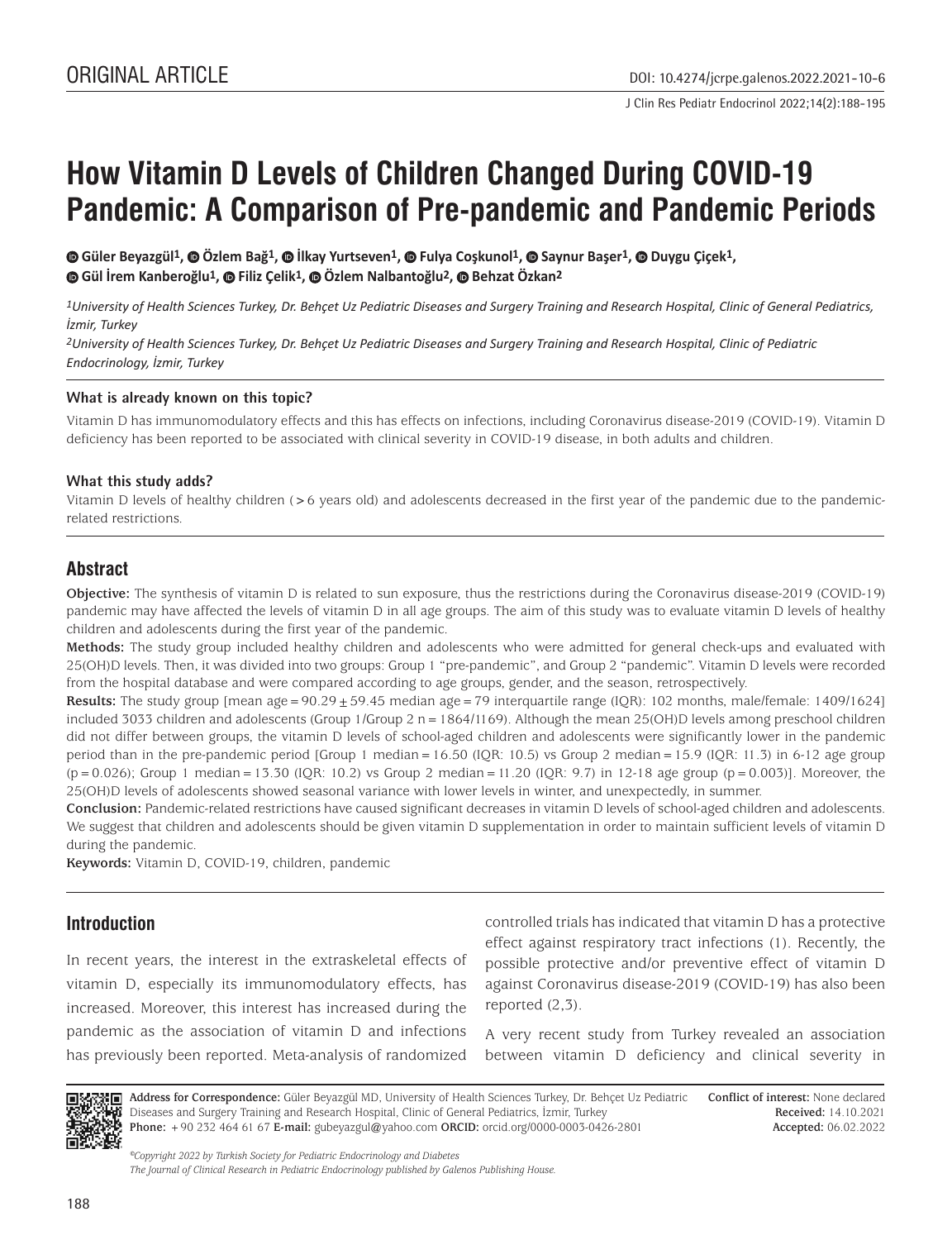pediatric COVID-19 cases (4). These authors suggested that prophylactic vitamin D supplementation may be considered in order to prevent deficiencies, especially in the adolescent age group. However, this study reported findings from children infected with COVID-19 and there is a lack of data about how the levels of vitamin D in the general population of children and adolescents changed during the pandemic.

In December 2019, after an epidemic of a new viral infectious disease was firstly reported from China, later identified as COVID-19 disease, the World Health Organization declared a pandemic of global health caused by Severe acute respiratory syndrome-Coronavirus-2 (5). After the disease was shown to spread rapidly in many different ways, but primarily through the respiratory tract, many countries implemented a series of social distancing policies, restricting travel and movement to reduce transmission, requested citizens to stay-at-home, and lockdowns. As the synthesis of vitamin D is directly modulated by sunlight, stay-at-home behavior and/or lockdowns to prevent COVID-19 spreads may have affected vitamin D levels in all age groups-adults, children, and adolescents.

The aim of this study was to determine the vitamin D levels of children and adolescents in the first year of the pandemic and compare the results with a one year period pre-pandemic. In addition, a further aim was to identify possible at risk groups for age, gender, and season that were more likely to be affected by lockdowns in terms of vitamin D levels.

# **Methods**

## **Study Design and Patients**

The study population included 1-18 year-old children who attended the University of Health Sciences Turkey, Dr. Behçet Uz Pediatric Diseases and Surgery Training and Research Hospital, İzmir, Turkey between April 1, 2019, and April 1, 2021, and who were evaluated for vitamin D levels for routine health checks. Infants (<1 year of age) were not included in the study as they are eligible to receive prophylactic vitamin D in Turkey through a national vitamin D supplementation program. Children with a medical history of vitamin D-related metabolic disorders, such as skeletal or gastrointestinal system diseases, liver or kidney diseases, genetic syndromes, obesity, malnutrition, or malabsorption disorders were excluded from the study. Data on the date of birth, gender, hospital visit dates, and 25(OH)D levels available in the Hospital Information System (PROBEL) were obtained retrospectively. Then, patients selected for the study were divided into two groups according to the blood sampling date for the 25(OH)D measurement. Repeated

measurements in the same subject were not included in the study. Group 1 included patients admitted in the 'prepandemic' period (April 1, 2019-March 31, 2020) while Group 2 included patients admitted in the 'pandemic' (April 1, 2020-April 1, 2021) period. Data of the 25(OH)D levels were compared between Group 1 and Group 2 according to age, gender, and also the season. Groups were divided into three age groups: 1-6 years (13-72 months; toddlers and preschool children); 6-12 years (73-144 months; schoolage children); and 12-18 years (adolescents). To evaluate seasonal variability, the pre-pandemic/pandemic periods were divided into spring (March, April, May), summer (June, July, August), autumn (September, October, November), and winter (December, January, February).

Serum 25(OH)D levels were measured by an electrochemiluminescence immunoassay method using a standard kit available on the Abbott Architect System and analyzed using an automated biochemical analyzer, Abbott, I 2000, (Abbott Laboratories, Abbott Park, IL, USA). Serum  $25(OH)D$  levels <12 ng/mL, between 12-20 ng/mL, and levels >20 ng/mL were defined as vitamin D deficiency, insufficiency, and sufficiency, respectively (6).

## **Lockdown Measures for Pediatric Age During the First Year of the Pandemic**

After the global pandemic declaration in December 2019, the first patient with COVID-19 disease was reported on 11 March 2020 in Turkey. Then, on 16 March 2020, the Turkish Ministry of National Education declared the cessation of face-to-face education and offered online education for both elementary, secondary and high schools. In addition, the Government of Turkey announced that all children, adolescents, and young adults (<20 years old) were under curfew on weekdays and for the whole day at weekends (7). The restrictions for <20 year-old citizens continued until June 2020 along with >65 year-old citizens. Table 1 summarizes the opening and closure of schools following the lockdown periods during the study period.

The study was conducted according to the guidelines of the Declaration of Helsinki and approved by the Ethics Committee of University of Health Sciences Turkey, Dr. Behçet Uz Pediatric Diseases and Surgery Training and Research Hospital, İzmir (protocol no: 554, decision no: 2021/09-02, date: 06.05.2021).

## **Statistical Analysis**

The data were analyzed using the Statistical Package for the Social Sciences, version 21. Categorical data are presented as percentages whereas numerical data with Gaussian distribution are presented as mean  $\pm$  standard deviation (SD)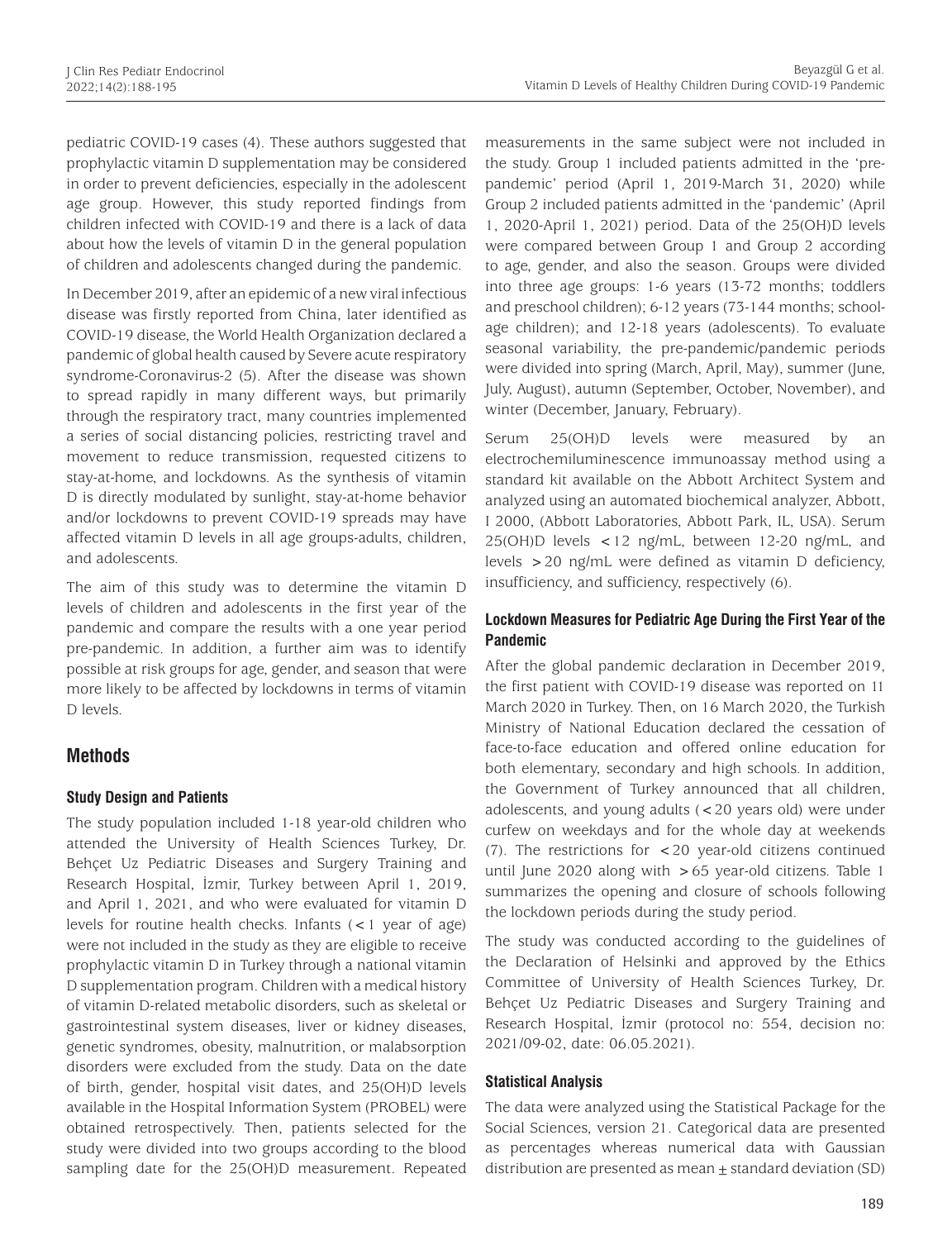and abnormally distributed data are presented as median [interquartile range (IQR)]. The chi-square or Fisher's exact test was used to compare proportions between groups, where appropriate. Student's t-test or Mann-Whitney U test, as appropriate, was used to analyze numerical data between different groups. For correlation analysis, the Spearman rank coefficient was calculated for variables without a normal distribution, and Pearson's linear correlation coefficient was used for variables with a normal distribution. A p value <0.05 was considered statistically significant.

## **Results**

The study group included 3033 children between 1 year and 18 years old  $[mean \pm SD = 90.29 \pm 59.45; median]$  $age = 79$  (IQR: 102) months] The male to female ratio (M/F) was 1409/1624 with 46.5% of the study population male. Group 1 (pre-pandemic group) consisted of 1864 children  $[mean \pm SD = 91.08 \pm 59$  months; median = 80  $(IQR = 102)]$  months with a M/F of 856/1008 (45.9% male) while Group 2 (pandemic group) consists of 1169 children  $[mean \pm SD = 89.43 \pm 60$  months; median = 77 (IQR: 103)] months with a M/F of 616/553 47% male). The main characteristics of the participants are presented in Table 2**.** The mean serum 25(OH)D level in the study group was  $18.69 \pm 9.98$  ng/mL. The mean serum 25(OH)D level of girls participating in the study was  $17.78 \pm 10.11$  ng/mL and lower than the mean serum 25 (OH) vitamin D level of boys  $19.76 \pm 9.72$  ng/mL (p < 0.05).

The rate of vitamin D deficiency  $[25(OH)D]$  level  $\lt 12$  ng/ mL] and insufficiency (12-20 ng/mL) in the study group was 27.5% (833/3033) and 34.1% (1034/3033), respectively; and the rate of children with sufficient vitamin D levels  $[25(OH)D]$  level > 20 ng/mL] was only 38.4% (1166/3033). When evaluating the groups in terms of sufficient 25(OH)D vitamin levels in different age groups, the rate of children with adequate levels of vitamin D in preschool children (1-6 years), school-aged children (6-12 years) and adolescents  $(12-18 \text{ years})$  were 23.7% (n = 718), 10% (n = 302) and 4.8%  $(n=146)$ , respectively. Moreover, a negative correlation was found between age (months) and 25(OH)D vitamin level (Group 1,  $r = -0.396$  p < 0.01; Group 2,  $r = -0.504$  p < 0.01), respectively.

Group 1 (pre-pandemic group) included 1864 children, 835 (44.8%) of whom were 1-6 years, 578 (31%) were 6-12 years and 451 (24.2%) were 12-18 years old. In Group 2 (pandemic group), there were 1268 children, 561 (48%) of them were 1-6 years while 339 (29%) were 6-12 years and 269 (23%) were 12-18 years old. When evaluated according to gender difference, in Group 1, the median 25(OH)D level of girls was 16.1 (IQR: 11.5) ng/mL and significantly lower than the median 25(OH)D level of boys [18.5 (IQR: 13.2) ng/mL] (p<0.01). In Group 2, the median 25(OH)D level was 15.8 (IQR: 14.1) ng/mL in girls and 17.8 (IQR: 12.8) ng/mL in boys, and the difference was again significant ( $p < 0.01$ ). Table 3 presents the mean values of vitamin D levels according to gender in different age groups.

In the study group, the mean 25(OH)D (ng/mL) levels were similar between groups  $(18.75 \pm 9.76)$  in Group 1 vs  $18.60 \pm 10.31$  in Group 2) when not accounting for age, gender, and seasonal differences  $(p > 0.05)$ . However, to

**Table 1. The periods of open and closed schedules of schools according to the Turkish Ministry of National Education during the study period in İzmir**

|                   | Spring                                                           | Summer                                             | Autumn                                                                                                   | Winter             |
|-------------------|------------------------------------------------------------------|----------------------------------------------------|----------------------------------------------------------------------------------------------------------|--------------------|
| Kindergarten      | Open                                                             | Open                                               | Open                                                                                                     | Open               |
| Elementary school | All classes closed except<br>02.03.2021-31.05.2021               | All classes closed except<br>01.06.2021-03.07.2021 | All classes closed except<br>28.09.2020-09.11.2020<br>1 <sup>st</sup> classes open 01.09.2020-28.09.2020 | All classes closed |
| Secondary school  | All classes closed except                                        | All classes closed except<br>14.06.2021-02.07.2021 | All classes closed                                                                                       | All classes closed |
|                   | Only 12. Class<br>05.04.2021-16.04.2021<br>26.04.2021-29.04.2021 |                                                    |                                                                                                          |                    |

| rable 2. The main characteristics of the study group |                                     |                                 |       |  |
|------------------------------------------------------|-------------------------------------|---------------------------------|-------|--|
|                                                      | Group 1 (pre-pandemic) $(n = 1864)$ | Group 2 (pandemic) $(n = 1169)$ |       |  |
| Age (months) mean $\pm$ SD median (IQR)              | $91.08 + 59$<br>80 (102)            | $89.43 + 60$<br>77 (103)        | 0.063 |  |
| Gender (male/female)                                 | 856/1008                            | 616/553                         | 0.08  |  |
| $25(OH)D$ mean + SD <sup>*</sup>                     | $18.75 + 10.4$                      | $18.60 + 10.31$                 | 0.69  |  |
| $*$ ng/mL.                                           |                                     |                                 |       |  |

\*ng/mL.

SD: standard deviation, IQR: interquartile range

**Table 2. The main characteristics of the study group**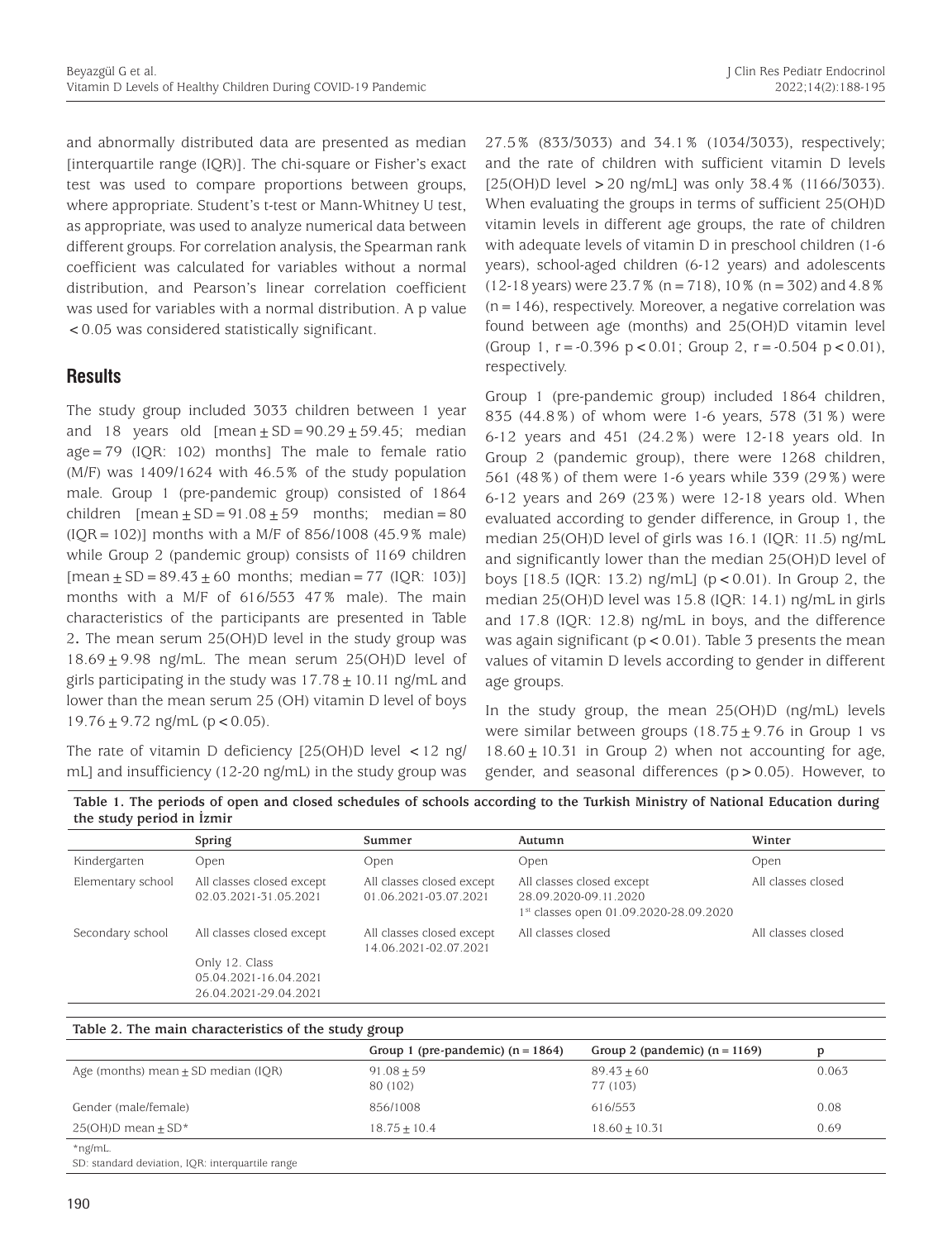evaluate the effect of lockdowns and closure of schools, the 25(OH)D levels of the children were compared according to age groups. Our results show that the 25(OH)D levels among toddlers and preschool children (1-6 years) did not differ between groups 1 and 2  $[Group 1 median = 19.80 (IQR:$ 13.2) vs Group 2 median=21.60 (IQR: 14.3); p>0.05]. However, for school-aged children and adolescents, the levels of 25(OH)D were lower in the pandemic period (Group 2) than in the pre-pandemic period (Group 1). Iin school-aged children (6-12 years) for Group 1 the median value was 16.50 (IQR: 10.5) vs Group 2 with a median of 15.90 (IQR: 11.3; p=0.026). In adolescents (12-18 years old) the Group 1 median value was 13.30 (IQR: 10.2) vs Group 2 with a median of 11.20 (IQR: 9.7;  $p = 0.003$ ) (Table 4).

The deficiency, insufficiency and sufficiency proportions during pre-pandemic and pandemic periods in different age groups are presented in Table 5. In this study population the rate of vitamin D deficiency was significantly higher in the pandemic period than in pre-pandemic period in the adolescent age group (12-18 years) [42.6% in Group 1 vs 53.2% in Group 2]. In addition, the rate of vitamin D insufficiency in the pre-pandemic period (35.9%) was significantly higher than in pandemic period (28.6%) while the rate of vitamin D sufficiency was similar between groups in this age group (21.5% in Group 1 vs 18.5% in Group 2). The rates of the deficiency, insufficiency and sufficiency ratios of vitamin D did not differ significantly during pre-pandemic and pandemic periods in other age groups  $(p>0.05)$ .

Table 6 presents the seasonal variation of 25(OH)D levels in both groups by age. When the mean 25(OH)D levels of both groups were evaluated by season, no significant difference was determined between the groups in the 1-6 years and 6-12 years age groups in all seasons ( $p > 0.05$ ). However, in the 12-18 age group, the mean 25(OH)D levels in Group 2 were significantly lower during winter and summer than in Group 1. In winter in Group 1 the median value was 10.3 (IQR: 8.3) vs Group 2 with a median of 8.7 (IQR: 6.8) ng/mL ( $p = 0.016$ ) while in summer the mean values were Group 1 19.83  $\pm$  7.12 ng/mL vs Group 2 14.67  $\pm$  6.62 ng/mL (p = 0.03).

## **Discussion**

This study examined the effect of the restrictions applied in the pandemic on vitamin D levels in children by taking into account seasonal variability, gender, and age groups. We found that the rate of vitamin D insufficiency and deficiency was high among children during both pre-pandemic and pandemic periods. However, children between 6-12 and 12-18 years old had even lower levels of vitamin D in the pandemic period than in the pre-pandemic period. Thus, they were affected negatively, probably because of the closure of schools and stay-at-home restrictions during the COVID-19 pandemic. In addition, this negative effect showed seasonal variance in adolescents, as the mean levels

|                                        | Pre-pandemic            |                         |       | Pandemic                 |                          |       |
|----------------------------------------|-------------------------|-------------------------|-------|--------------------------|--------------------------|-------|
|                                        | Girls                   | <b>Boys</b>             | p     | Girls                    | <b>Boys</b>              | p     |
| 1-6 years, $n$ (%)<br>25(OH)D ng/mL*   | 440 (53)<br>18.9 (12.3) | 395 (47)<br>20.5(13.4)  | 0.13  | 267 (47.5)<br>21.1(14.6) | 294 (52.5)<br>21.7(13.9) | 0.07  |
| 6-12 years, $n$ (%)<br>25(OH)D ng/mL*  | 313 (54)<br>15.7(9.4)   | 265(46)<br>17.4 (11.2)  | 0.013 | 179 (52)<br>15.2(11.6)   | 160 (48)<br>16.5(10)     | 0.03  |
| 12-18 years, $n$ (%)<br>25(OH)D ng/mL* | 300 (66)<br>13.9 (10.6) | 151 (34)<br>15.3(9.6)   | 0.001 | 170 (63)<br>10.1(8.9)    | 99 (37)<br>13.9 (10.6)   | 0.001 |
| Total, $n$ (%)<br>$25(OH)D$ ng/mL**    | 1008 (54)<br>16.1(11.5) | 856 (46)<br>18.5 (13.2) | 0.001 | 616 (53)<br>15.8(14.1)   | 553 (47)<br>17.8 (12.8)  | 0.001 |

SD: standard deviation, IQR: interquartile range

| Table 4. 25(OH)D levels of the children between groups according to age groups |               |             |       |  |
|--------------------------------------------------------------------------------|---------------|-------------|-------|--|
|                                                                                | Pre-pandemic  | Pandemic    | p     |  |
| 1-6 years $(n)$                                                                | 835           | 561         | 0.97  |  |
| $25(OH)D$ ng/mL*                                                               | 19.80 (13.2)  | 21.60(14.3) |       |  |
| $6-12$ years $(n)$                                                             | 578           | 339         | 0.026 |  |
| $25(OH)D$ ng/mL*                                                               | 16.50 (10.50) | 15.90(11.3) |       |  |
| 12-18 years $(n)$                                                              | 451           | 269         | 0.003 |  |
| $25(OH)D$ ng/mL*                                                               | 13.30 (10.2)  | 11.20(9.7)  |       |  |
| *Median (IOR).<br>IOR: interguartile range                                     |               |             |       |  |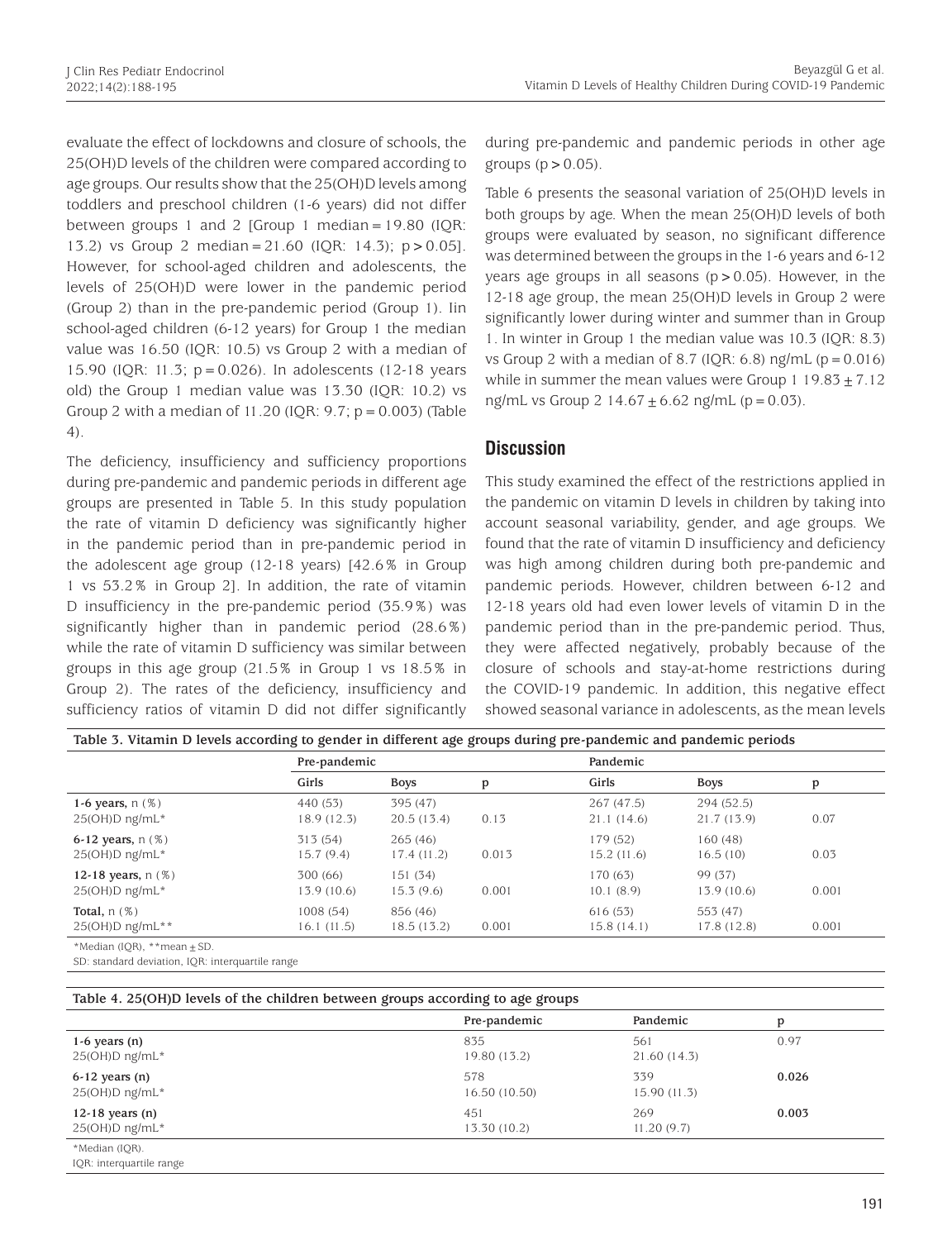of vitamin D were lower especially during the summer and winter months.

Vitamin D deficiency remains a significant global public health problem despite the availability of supplementation and numerous published guidelines for its prevention (8,9,10,11,12,13). The subject continues to be an important problem both in our country, in Europe, and the World (14,15,16,17,18,19). The results of our study show that the rate of vitamin D deficiency remains around a quarter of healthy children. The rate of vitamin D insufficiency (12-20 ng/mL) and deficiency (<12 ng/mL) in the study group were found to be 34.1% and 27.5%, respectively. The Global Consensus

Recommendations on Prevention and Management of Nutritional Rickets have recently reported that vitamin D deficiency is preventable and suggests supplementation and food fortification with vitamin D to prevent deficiency (20). In our country, a free vitamin D supplementation program was initiated by the Ministry of Health in 2005 and free vitamin D drops have been distributed to all newborn babies within the framework of this program, following the recommendations of the Endocrinology and Diabetes Association Bone Health Group (21,22). As all infants in this age group in Turkey are eligible to receive prophylactic vitamin D, regardless of the pandemic, infants <1 year of age were not included in this study.

**Table 5. The deficiency, insufficiency and sufficiency rates of 25(OH)D during pre-pandemic and pandemic periods in different age groups**

|             |               |           | Pre-pandemic<br>$n$ (%) | Pandemic<br>$n$ (%) | p     |
|-------------|---------------|-----------|-------------------------|---------------------|-------|
| $25(OH)D^*$ | $1-6$ years   | < 12      | 149 (17.8)              | 98 (17.5)           | 0.115 |
|             |               | $12 - 20$ | 274 (32.8)              | 157(28.0)           |       |
|             |               | >20       | 412 (49.3)              | 306 (54.5)          |       |
|             | $6-12$ years  | < 12      | 144 (24.9)              | 107(31.6)           | 0.074 |
|             |               | $12 - 20$ | 233(40.3)               | 131 (38.6)          |       |
|             |               | >20       | 201 (34.8)              | 101 (29.8)          |       |
|             | $12-18$ years | < 12      | 192 (42.6)              | 143 (53.2)          | 0.22  |
|             |               | $12 - 20$ | 162 (35.9)              | 77 (28.6)           |       |
|             |               | >20       | 97(21.5)                | 49 (18.2)           |       |

\*ng/mL.

#### **Table 6. The seasonal variation of 25(OH)D levels according to age group**

|                                | Preschool      | School-aged         | Adolescent          |
|--------------------------------|----------------|---------------------|---------------------|
| Spring                         |                |                     |                     |
| n (Group 1/Group 2)            | 194/147        | 123/104             | 81/62               |
| 25(OH)D, ng/mL                 |                |                     |                     |
| Group 1                        | $17.8(12.8)$ * | $14.4(7.9)$ *       | $12.1 (7.8)^*$      |
| Group 2                        | $17.7(11.8)^*$ | $13.7(9.5)^*$       | $10.55(8.4)^*$      |
| p                              | 0.92           | 0.61                | 0.25                |
| Summer                         |                |                     |                     |
| n (Group 1/Group 2)            | 112/43         | 61/24               | 68/23               |
| 25(OH)D, ng/mL                 |                |                     |                     |
| Group 1                        | $25.1(9.9)$ *  | $22.68 \pm 6.22**$  | $19.83 \pm 7.12**$  |
| Group 2                        | $27.1(13)*$    | $21.81 \pm 8.99$ ** | $14.67 \pm 6.62**$  |
| p                              | 0.20           | 0.62                | 0.03                |
| Autumn                         |                |                     |                     |
| n (Group 1/Group 2)            | 183/139        | 131/67              | 111/66              |
| 25(OH) D, ng/mL                |                |                     |                     |
| Group 1                        | $23.6(11.4)^*$ | $20.9(10.8)^*$      | $17.07 \pm 8.08$ ** |
| Group 2                        | $26.1(7.7)^*$  | $23.3(10.8)^*$      | $18.28 \pm 8.19**$  |
| р                              | 0.21           | 0.05                | 0.33                |
| Winter                         |                |                     |                     |
| n (Group 1/Group 2)            | 346/232        | 263/144             | 191/118             |
| 25(OH)D, ng/mL                 |                |                     |                     |
| Group 1                        | $16.9(13.1)^*$ | $14.4(8.8)$ *       | $10.3(8.3)^*$       |
| Group 2                        | $17.8(14.3)^*$ | $13.4(9)$ *         | $8.7(6.8)$ *        |
| p                              | 0.48           | 0.12                | 0.016               |
| *Median, IQR, **mean $\pm$ SD. |                |                     |                     |

SD: standard deviation, IQR: interquartile range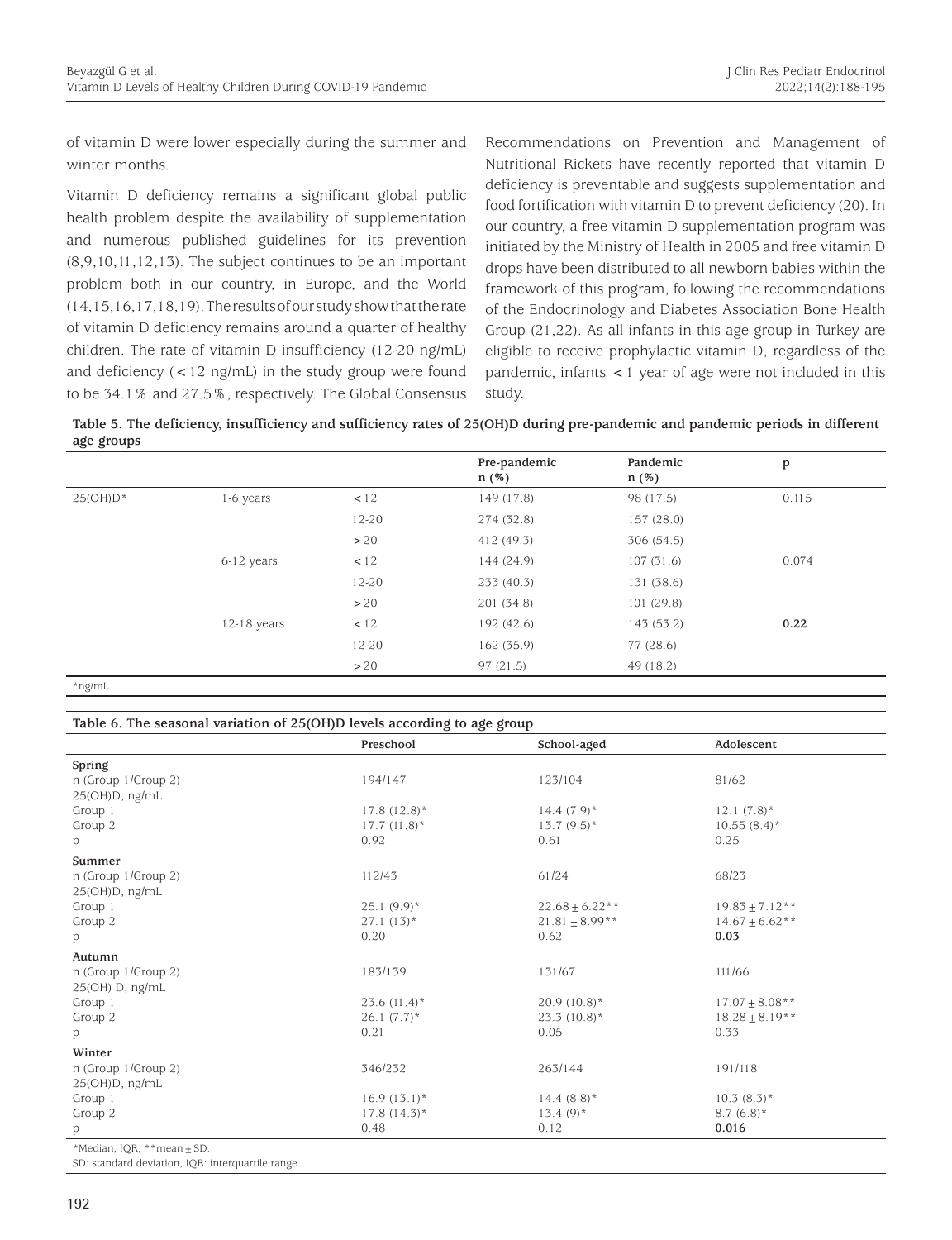It was previously reported that levels of vitamin D are significantly lower in girls, adolescents, those with low physical activity, during the winter season, and in areas with little or no sun exposure (23-30). Our results were in keeping with these findings; the vitamin D levels of girls were significantly lower than boys especially in 6-12 and 12-18 years old children and adolescents. In addition, in our study population, vitamin D levels were negatively correlated with age. This negative correlation was present in both the pre-pandemic and pandemic periods

As the synthesis of vitamin D is directly modulated by sun exposure, stay-at-home orders and/or lockdowns to prevent COVID-19 spreads may have affected vitamin D levels in both children and adolescents. İzmir, where the current study was conducted, is on the coast of western Anatolia, located on 38.25°N latitude and is temperate and sunny during most of the year (31). However, despite the geographic location with an agreeable and relatively sunny climate for vitamin D synthesis, vitamin D insufficiency and deficiency was a problem before the pandemic and continues to be a problem after the pandemic in this region (32).

Although the vitamin D levels were similar in Group 1 and 2 without taking age, gender, and seasonal differences into consideration, as we hypothesized that limited sun exposure due to lockdowns, closure of schools, and stay-at-home calls may have decreased vitamin D levels among specific age groups, we firstly compared the levels of vitamin D according to age subgroups. Our results showed that vitamin D levels of 6-12 year-old and 12-18 year-old children were significantly lower in the pandemic period (Group 2) than in the pre-pandemic period (Group 1). In a similar study of the relationship between serum levels of vitamin D and pandemic-related restrictions in children in Guangzhou, it was reported that vitamin D deficiency increased in the pandemic period in children under 6 years of age (33). Controversially, in another study conducted among 18-19 year-old male adolescents, the authors reported that they did not identify any difference in vitamin D levels before and during the pandemic in their study population (34). During the pandemic, the timing of the closure of schools, the season during the stay-at-home periods, and the duration of lockdowns vary from country to country (33,34,35). As soon as the first case was reported from our country, schools stopped face-to-face education. Moreover, children under 18 years were restricted in going out which led to limited sun exposure, especially in school-aged children.

In a very recent study, Bayramoğlu et al (4) reported that vitamin D insufficiency (38.4%) and deficiency (41.7%) were evident among adolescent COVID-19 patients and suggested prophylactic use of vitamin D in this age group.

Our results add that vitamin D levels are also lower in healthy adolescents in the pandemic period than in the pre-pandemic period, and this decrease has caused an increased rate of vitamin D deficiency in this age group. We also add that the vitamin D levels were lower, not only in adolescents but also in school-aged children during the pandemic. Thus, we suggest that these age groups are affected due to pandemic-related restrictions and should be offered prophylactic vitamin D to prevent vitamin D insufficiency and deficiency. As for toddlers and preschool children (1-6 years), the vitamin D levels were similar between groups. In our opinion, the reason for this result might be that this age group either has no schooling or has been attending kindergarten which were not closed due to pandemic-related restrictions. Thus, we believe, sun exposure in this age group did not change between the prepandemic and pandemic periods. However, considering the continuing effect of COVID-19 related restrictions, this age group should also be offered prophylactic use of vitamin D to maintain sufficient levels of vitamin D.

There are many published studies reporting seasonal variations of vitamin D levels due to sun exposure (36). Rustecka et al (35), reported that the vitamin D levels in children decreased during the COVID-19 pandemic and the rate of children with vitamin D deficiency has increased in all seasons, except winter, in Poland. They also stated that although the characteristic seasonal variability was observed before the pandemic, no seasonal variability was observed during the pandemic. In our study, vitamin D levels were significantly lower in the pandemic period than prepandemic levels in 12-18 year old adolescents during winter and summer. Unexpectedly, in addition to the characteristic seasonal decrease in winter, the levels of vitamin D were also decreased during summer, indicating that adolescents could not benefit from sunlight because of restrictions.

#### **Study Limitations**

The most important limitation of this current study is its retrospective design. As we evaluated hospital records of children, we did not have data about nutritional intake, vitamin D supplementation status, physical activity, and body mass index of the children, all of which are known to affect vitamin D levels directly. Second, vitamin D levels are closely related to geographic properties, specifically the local climate and lockdown restrictions also varied between regions. Thus, the results are not generalizable. A strength of this current study, which goes some way to mitigating the lack of additional data, is the size of the study cohort, all of whom were without chronic disease and who could be correctly identified by hospital records.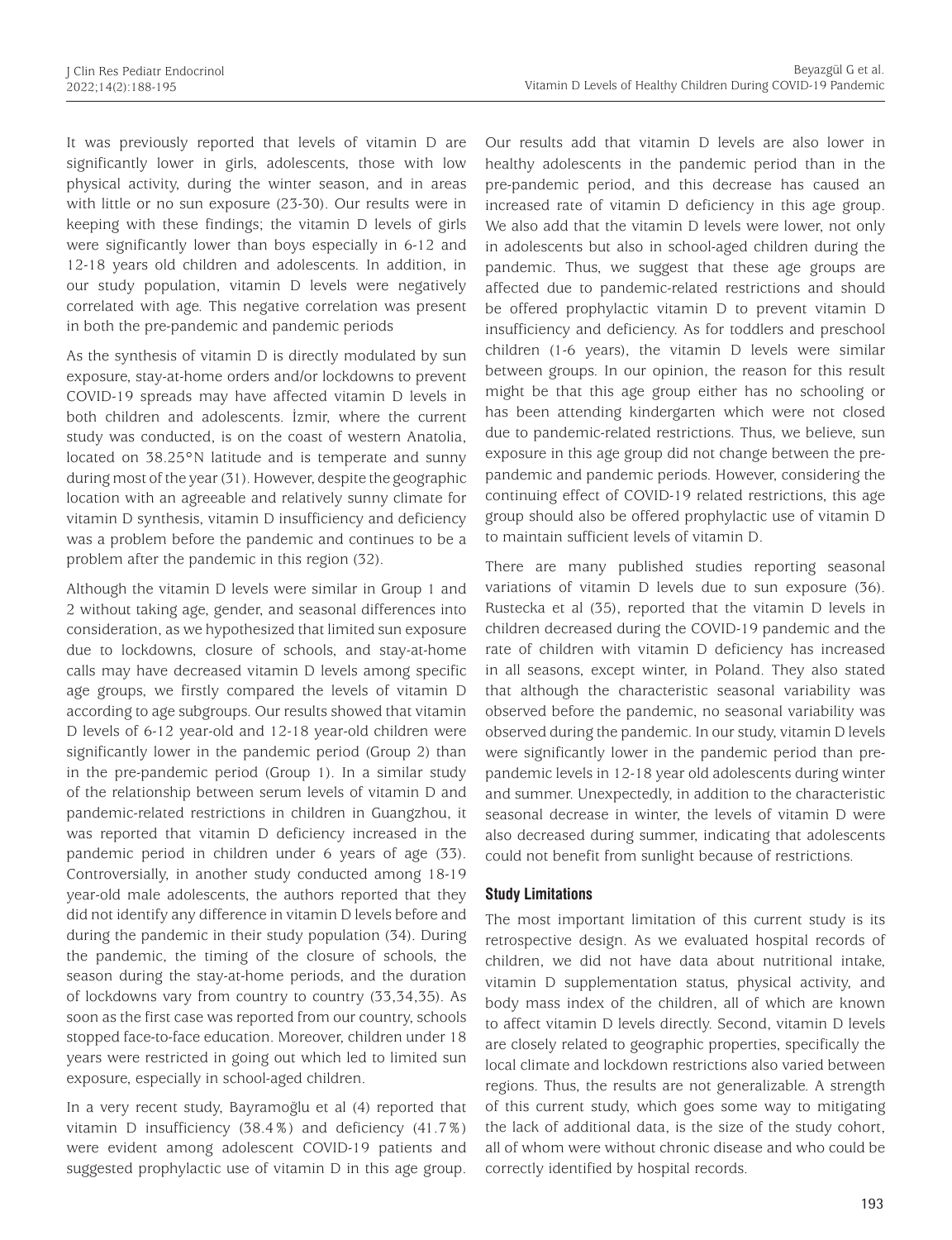# **Conclusion**

We report that school-aged children (6-12 years) and adolescents (12-18 years) are at risk of vitamin D deficiency and insufficiency in both the pre-pandemic and pandemic periods in our country. Moreover, pandemic-related restrictions have caused significant decreases in vitamin D levels in these age groups. Thus, we suggest that children and adolescents should be given vitamin D supplementation in order to maintain sufficient levels of vitamin D. In addition, due to the continuing effects of the pandemic, since the time spent outdoors and, consequently, sun exposure is limited, dietary intake of vitamin D (fish, food fortified with vitamin D) should be supported to prevent vitamin D deficiency in all age groups.

#### **Ethics**

**Ethics Committee Approval:** The study was conducted according to the guidelines of the Declaration of Helsinki and approved by the Ethics Committee of Dr. Behçet Uz Pediatric Diseases and Surgery Training and Research Hospital, İzmir (protocol no: 554, decision no: 2021/09-02, date: 06.05.2021).

**Informed Consent:** Retrospective study.

**Peer-review:** Externally and internally peer-reviewed.

#### **Authorship Contributions**

Medical Practices: Güler Beyazgül, Özlem Bağ, İlkay Yurtseven, Fulya Coşkunol, Saynur Başer, Duygu Çiçek, Gül İrem Kanberoğlu, Filiz Çelik, Özlem Nalbantoğlu, Behzat Özkan, Concept: Güler Beyazgül, Özlem Bağ, Design: Güler Beyazgül, Özlem Bağ, Data Collection or Processing: Güler Beyazgül, İlkay Yurtseven, Fulya Coşkunol, Saynur Başer, Duygu Çiçek, Gül İrem Kanberoğlu, Filiz Çelik, Özlem Nalbantoğlu, Behzat Özkan, Analysis or Interpretation: Güler Beyazgül, Özlem Bağ, Behzat Özkan, Literature Search: Güler Beyazgül, Özlem Bağ, İlkay Yurtseven, Fulya Coşkunol, Saynur Başer, Duygu Çiçek, Gül İrem Kanberoğlu, Filiz Çelik, Özlem Nalbantoğlu, Writing: Güler Beyazgül, Özlem Bağ, Behzat Özkan.

**Financial Disclosure:** The authors declared that this study received no financial support.

## **References**

- 1. Bergman P, Lindh AU, Björkhem-Bergman L, Lindh JD. Vitamin D and Respiratory Tract Infections: A Systematic Review and Meta-Analysis of Randomized Controlled Trials. PLoS One 2013;8:e65835.
- 2. Panfili FM, Roversi M, D'Argenio P, Rossi P, Cappa M, Fintini D. Possible role of vitamin D in Covid-19 infection in pediatric population. J Endocrinol Invest 2021;44:27-35. Epub 2020 Jun 15
- 3. Yılmaz K, Şen V. Is vitamin D deficiency a risk factor for COVID‐19 in children? Pediatr Pulmonol 2020;55:3595-3601. Epub 2020 Oct 13
- 4. Bayramoğlu E, Akkoç G, Ağbaş A, Akgün Ö, Yurdakul K, Selçuk Duru HN, Elevli M. The association between vitamin D levels and the clinical severity and inflammation markers in pediatric COVID-19 patients: single-center experience from a pandemic hospital. Eur J Pediatr 2021;180:2699-2705. Epub 2021 Mar 31
- 5. World Health Organization. Coronavirus disease (COVID-19) pandemic. Available from: https://www.who.int/emergencies/diseases/novelcoronavirus-2019
- 6. Institute of Medicine (US) Committee to Review Dietary Reference Intakes for Vitamin D and Calcium. In: Ross AC, Taylor CL, Yaktine AL, Del Valle HB (eds). Dietary Reference Intakes for Calcium and Vitamin D. Washington (DC): National Academies Press (US), 2011. Available from: https://www.ncbi.nlm.nih.gov/books/NBK56070/
- 7. T.C. İçişleri Bakanlığı, 22.03.2020 tarih ve 5762 sayılı Genelgesi. Available from: https://www.icisleri.gov.tr/65-yas-ve-ustu-ile-kronikrahatsizligi-olanlara-sokaga-cikma-yasagi-ek-genelgesi
- 8. Wagner CL, Greer FR; American Academy of Pediatrics Section on Breastfeeding; American Academy of Pediatrics Committee on Nutrition. Prevention of rickets and vitamin D deficiency in infants, children, and adolescents. Pediatrics 2008;122:1142-1152.
- 9. Ward LM, Gaboury I, Ladhani M, Zlotkin S. Vitamin D-deficiency rickets among children in Canada. CMAJ 2007;177:161-166. Epub 2007 Jun 28
- 10. Munns CF, Simm PJ, Rodda CP, Garnett SP, Zacharin MR, Ward LM, Geddes J, Cherian S, Zurynski Y, Cowell CT; APSU Vitamin D Study Group. Incidence of vitamin D deficiency rickets among Australian children: an Australian Paediatric Surveillance Unit study. Med J Aust 2012;196:466-468.
- 11. Callaghan AL, Moy RJ, Booth IW, Debelle G, Shaw NJ. Incidence of symptomatic vitamin D deficiency. Arch Dis Child 2006;91:606-607. Epub 2006 Apr 4
- 12. Beck-Nielsen SS, Jensen TK, Gram J, Brixen K, Brock-Jacobsen B. Nutritional rickets in Denmark: a retrospective review of children's medical records from 1985 to 2005. Eur J Pediatr 2009;168:941-949. Epub 2008 Nov 5
- 13. Paxton GA, Teale GR, Nowson CA, Mason RS, McGrath JJ, Thompson MJ, Siafarikas A, Rodda CP, Munns CF; Australian and New Zealand Bone and Mineral Society; Osteoporosis Australia. Vitamin D and health in pregnancy, infants, children and adolescents in Australia and New Zealand: a position statement. Med J Aust 2013;198:142-143.
- 14. Ozkan B, Doneray H, Karacan M, Vançelik S, Yildirim ZK, Ozkan A, Kosan C, Aydin K. Prevalence of vitamin D deficiency rickets in the eastern part of Turkey. Eur J Pediatr 2009;168:95-100. Epub 2008 Sep 2
- 15. Hatun S, Ozkan B, Orbak Z, Doneray H, Cizmecioglu F, Toprak D, Calikoglu AS. Vitamin D deficiency in early infancy. J Nutr 2005;135:279-282.
- 16. Gültekin A, Özalp I, Hasanoglu A, Unal A. Serum-25 hydroxycholecalciferol levels in children and adolescents. Turk J Pediatr 1987;29:155-162.
- 17. Olmez D, Bober E, Buyukgebiz A, Cimrin D. The frequency of vitamin D insufficiency in healthy female adolescents. Acta Paediatr 2006;95:1266-1269.
- 18. Braegger C, Campoy C, Colomb V, Decsi T, Domellof M, Fewtrell M, Hojsak I, Mihatsch W, Molgaard C, Shamir R, Turck D, van Goudoever J; ESPGHAN Committee on Nutrition. Vitamin D in the healthy European paediatric population. J Pediatr Gastroenterol Nutr 2013;56:692-701.
- 19. Holick MF, Chen TC. Vitamin D deficiency: a worldwide problem with health consequences. Am J Clin Nutr 2008;87:1080-1086.